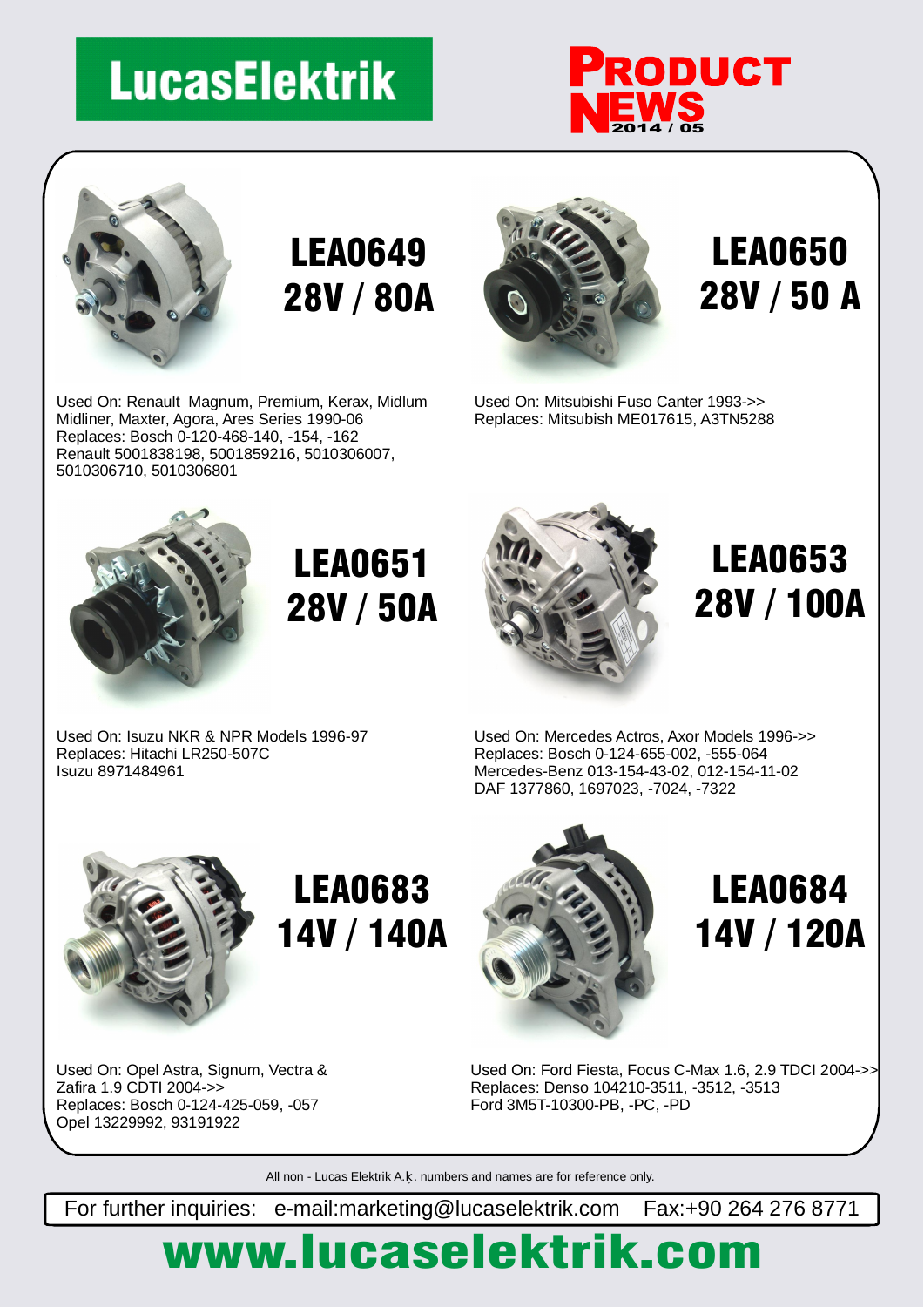# **LucasElektrik**





Replaces: Hitachi LR180-512T

Isuzu 8979673011

Used On: Isuzu Various Applications 2002-06

## LEA0687 14V / 100A



LEA0707 14V / 65A

Used On: Land Rover 200, 400, 800 1989-96 & Case Cx100, MX5-1 1996-98 Replaces: Lucas 54022536, 54022647 Land Rover YLE101570



### LEA0708 14V / 72A

Used On: Austin Montego 2.0 1984-88 Replaces: Lucas 54022560, 54022580 Perkins 2871A160, JCB 714/26100, 714/26100R



LEA0709 14V / 120A

Used On: Nissan Interstar, Primestar 1.9, 2.0 2002->> Opel Monavo,Vivaro 1.9 2003-10 & Renault Laguna, Master, Trafic 1.9, 2.0 2000-10 Replaces: Valeo SG12B050, -095, -108, -116 Nissan 23100-00QAL, Renault 8200086130, -590255



### LES0282 24V / 4.5kW

Used On: Caterpillar Various Applications Replaces: Denso 228000-1830, -1831, -1832 Caterpillar 0R4321, 1006929, 143-0541 CW / 10 Teeth



#### LES0307 12V / 2.0kW

Used On: Mercedes-Benz C, E Series, Sprinter & Unimog Diesel Engines 1995->> Replaces: Bosch 0-001-109-014, 0-001-109-036 Mercedes-Benz 004-151-89-01, 004-151-92-01 CW / 10 Teeth

All non - Lucas Elektrik A. . numbers and names are for reference only.

For further inquiries: e-mail:marketing@lucaselektrik.com Fax:+90 264 276 8771

# www.lucaselektrik.com